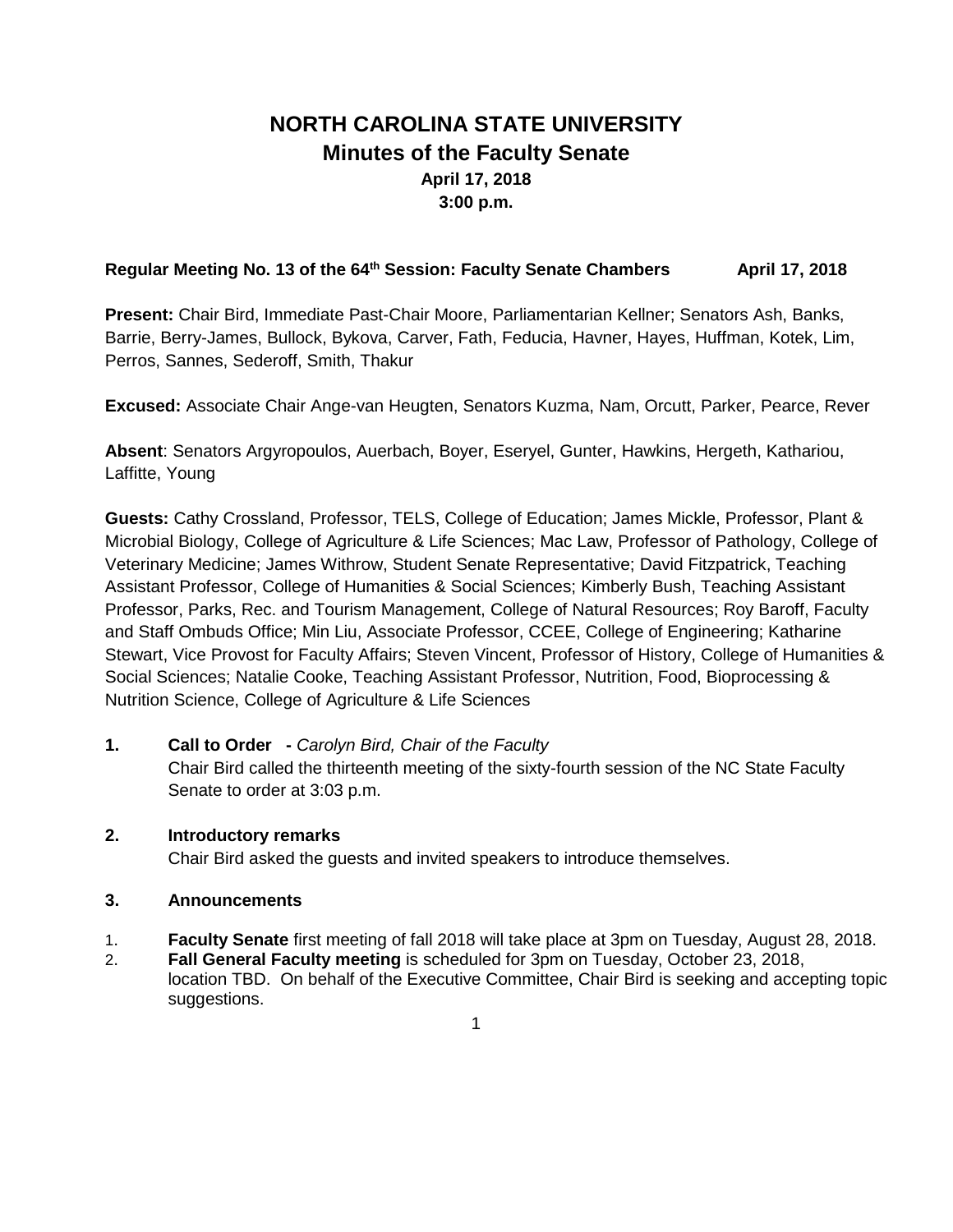### **4. Approval of the Minutes, Regular Meeting No. 12 of the 64th Session, April 3, 2018**

Chair Bird called for a motion to approve the minutes for the twelfth meeting of the 64th session of the NC State Faculty Senate. A motion and second were made and the minutes were unanimously approved, with noted grammatical corrections.

# **5. Provost's Remarks and Q/A** – *Warwick Arden, Executive Vice Chancellor and Provost*

Provost Arden brought greetings to the Faculty Senate and congratulated Parliamentarian Hans Kellner for being elected Faculty Senate Chair-Elect.

Provost Arden did not have remarks for this meeting, but asked the Faculty Senate if they had questions that they wanted to ask.

*Senator Berry James: I know that we have been having quite a few conversations around diversity and inclusion and that type of thing. Do you have anything to report about NC State's perspective on diversity and inclusion and how we fared in the UNC system?*

Provost Arden responded that there had been many conversations about this is a very important issue. "In our discussion earlier this morning, we talked about how we have tried to instill throughout the institution the importance of diversity and inclusion and equity not so much because it's just the right thing to do, but because of a couple of reasons." He continued, "Our responsibility of producing students who hopefully will become leaders in a global knowledge economy will require that they have those skills. As somebody mentioned this morning, we do student surveys – one year, two years, exit surveys and then five years later as alums. It is often not until that five-year survey later, when they are working for big companies and corporations do they really understand how important that skill set is for them. Sometimes I think corporate America gets it a lot more than many other sectors of our society. So it is extremely important." He added that he has been concerned about and continues to be concerned about the system-wide study commissioned by the Legislature and conducted by the Board of Governors to detail all diversity, inclusion and equity expenditures both state appropriated and nonstate appropriated personnel and programs across the whole system. "The report has been submitted to the Legislature and currently the Board of Governors has a task force working on recommendations to accompany that report." He added that he does not expect to hear anything more from the Legislature about it until around budget time.

Provost Arden stated that NC State has the largest diversity and inclusion expenditures in the system, and is concerned that those who have less of an appreciation for the role that diversity and inclusion programming plays in our institution and in the lives of our faculty and students, will take a view that is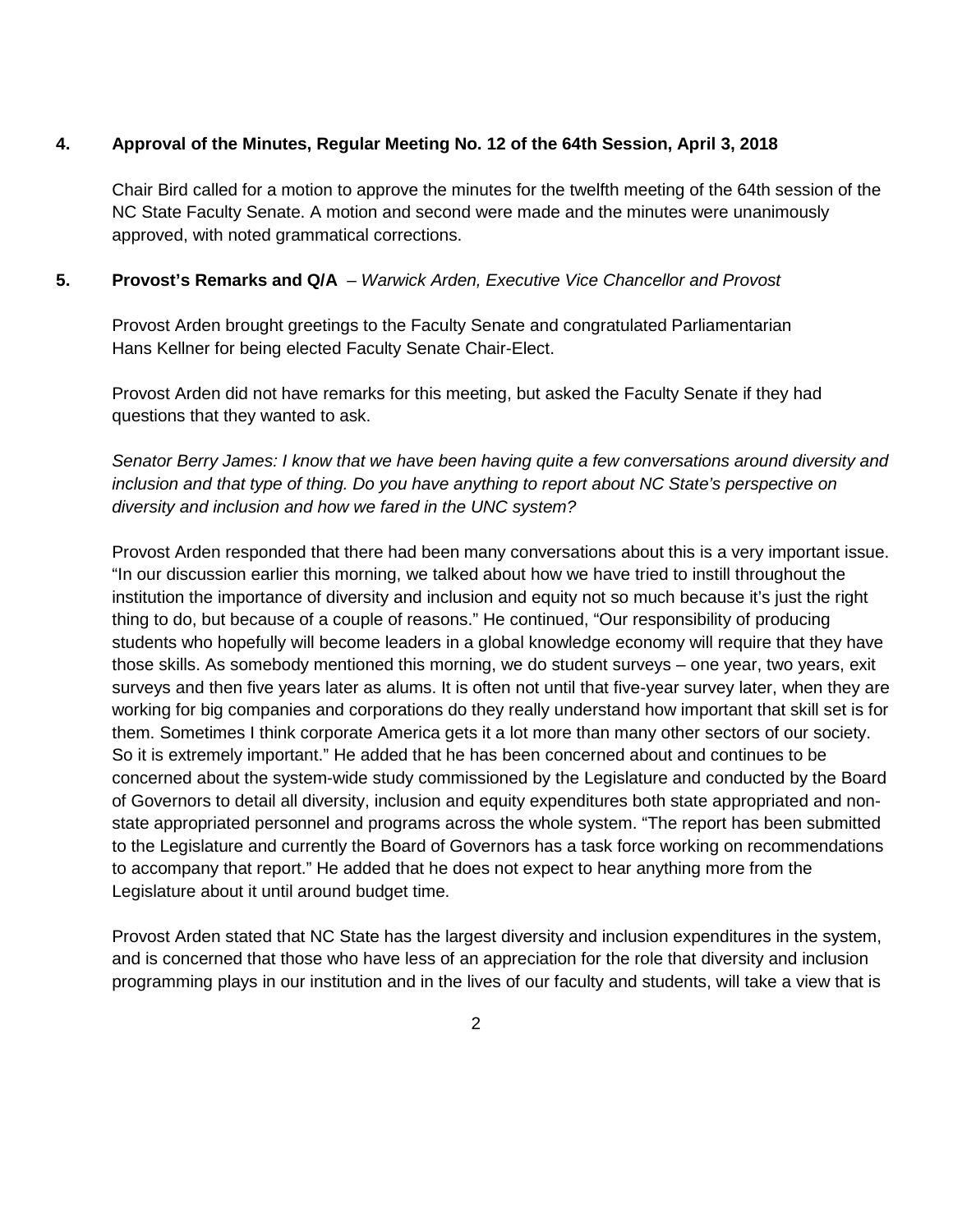being taken in some other states that funding is not a state-appropriated priority. He added, "I disagree with that very strongly so I have spoken out on that, the Chancellor has spoken out about that to the Board of Governors and we are going to continue to be vigilant on it."

Provost Arden added that this poses some challenges for the University in the short-term because there has been a turnover of quite a number of staff within the division of Institutional Equity and Diversity and until they know where the budget is for the coming year, it is going to be very difficult to replace those positions. "I've already told the interim Vice Provost for Institutional Equity and Diversity that I want to move ahead and replace at least one core position and then if, for some reason, we lose funding then we will figure out where to get that funding." Provost Arden stated that this is a challenging time but we have to stay true to our ideals as an institution and we all have a responsibility to stand up and speak very forthrightly and directly about the importance of diversity and inclusion programming. "Over the years, at least my time in this office, we have made significant progress in most areas. We have not made the progress that I would like to see in our African American faculty and student numbers." He added that we still have a way to go to be where we want to be.

Provost Arden stated that diversity and inclusion is viewed very broadly, almost in terms of campus culture, more than just a numbers perspective, but it is really a lot more than recruiting people and getting them in the door; it's having the right campus culture and environment to retain individuals for a period of time. "So much of that comes down to local departmental culture. "The Chancellor and I have talked about the importance of this at the University level, but at the end of the day, it's all of our responsibility and it's departmental culture which is often the critical factor in determining whether or not a minority faculty, or student for that matter, is retained." He added that the data indicates that retention is actually a more important factor to us than recruitment at this stage.

# *Senator Perros: Is there any more gossip about the FBI probe other than what the News & Observer has?*

Provost Arden responded no. He stated, "I really cannot tell you a whole lot more other than to say that over the years I've just had to come to live with the fact that anything that involves athletics will always get 100 times more attention than pure academics. I've just learned to deal with that over the years. What I can tell you is I don't know where this is all going to end up, but what I can tell you is – and I've talked to the Chancellor about this and I've talked to Debbie Yow about this – there is an extraordinarily high level of integrity and transparency at the highest levels of our University towards these issues. So, if at the end of the day, something happened that we didn't know about but it happened, what you realize after a while is no matter what processes you have in place, no matter what sense of integrity you have in place, stuff happens. It just does. We are a big institution with a lot of people, and stuff happens. So at the end of the day, if something inappropriate happened, then we will be fully transparent and aggressive about addressing it and responding to it. Other than that, I really can't tell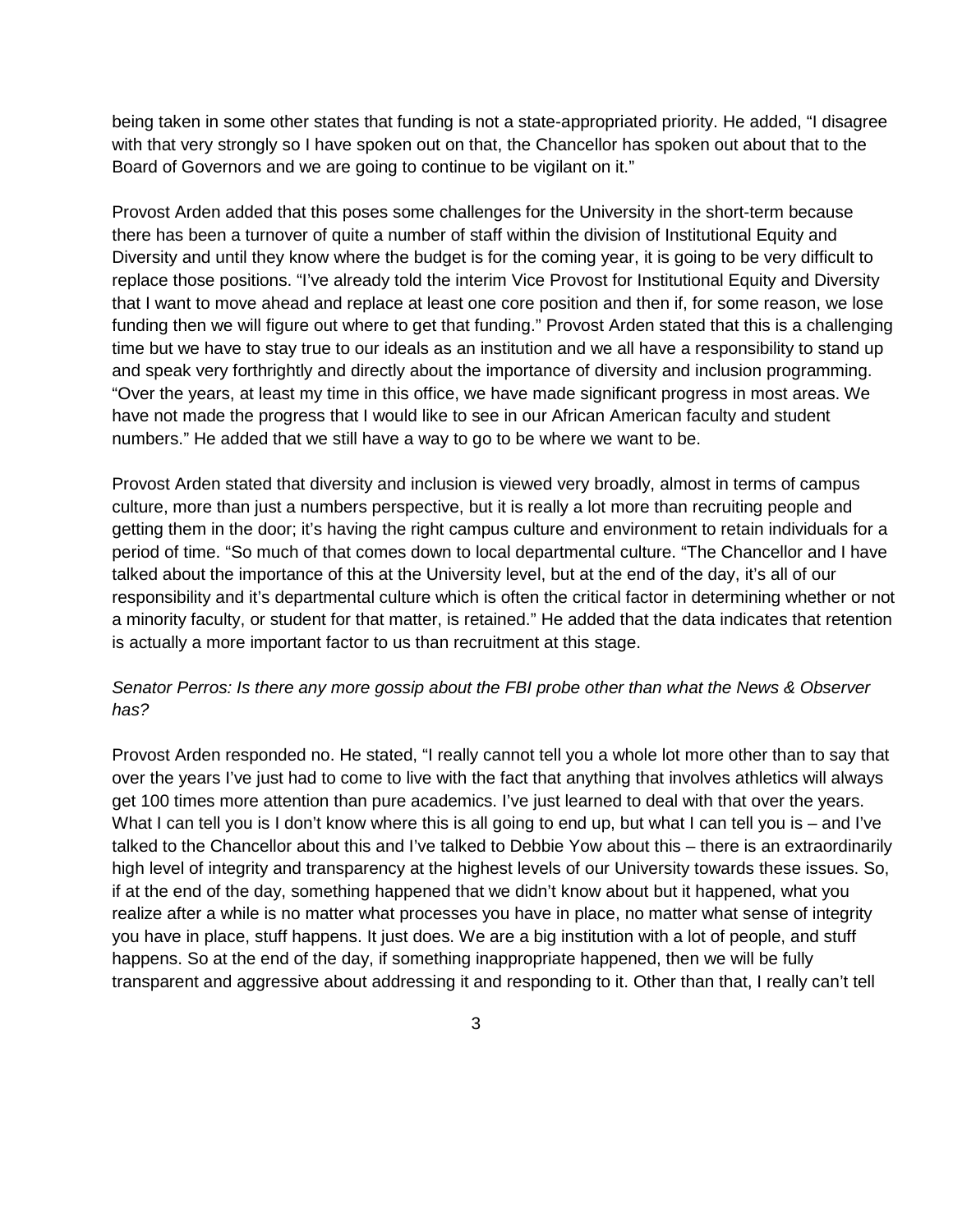you. There are a lot of broad nets being cast."

Provost Arden added, "This involves a lot of Universities and companies and sports agents and all kinds of folks. And I'm getting a real lesson in many of these things. At the moment, I think there's more smoke than fire, just to be honest with you, but if it turns out that there are some things that are inappropriate that happened, I can assure you, from the Chancellor on down, we are going to be fully transparent and display the highest integrity."

Provost Arden concluded his remarks by reporting that the University received 30,000 applications for 4,000 positions for the Fall of 2018 and has admitted an extraordinary class of individuals for the fall. He added that the University will also be admitting around 1,400 transfers in the spring of 2019, half of which are from North Carolina Community Colleges. "We have a great class of students coming in and I think it's going to be a great fall."

# **6. Old and New Business** – *Carolyn Bird, Chair of the Faculty*

#### **a. Welcome to new Senators who are attending as guests today**

Chair Bird welcomed the new Senators as well as the returning Senators who ran for a second term. Each new Senator introduced themselves to the Senate.

(Senators-elect Cooke, Vincent, Liu, Fitzpatrick)

#### **b. Current Senators vote on Executive Committee nominees**

Ballots were distributed and collected by Chair Bird and Immediate Past Chair Moore.

The Senators whose names were listed on the ballot introduced themselves and spoke about why they would like to serve on the Executive Committee.

#### **c. Schedule of Meetings for the 65th Session of the Faculty Senate. (Appendix A and B)**

Schedules for the 65<sup>th</sup> Session of the Faculty Senate were distributed to the Senators.

#### **d. Current Senators vote on the candidates for the Council on Athletics Committee. (Appendix C)**

Candidates who were nominated for the Council on Athletics Committee spoke to the Faculty Senate, providing information regarding their background and their interest in serving on the Council of Athletics Committee.